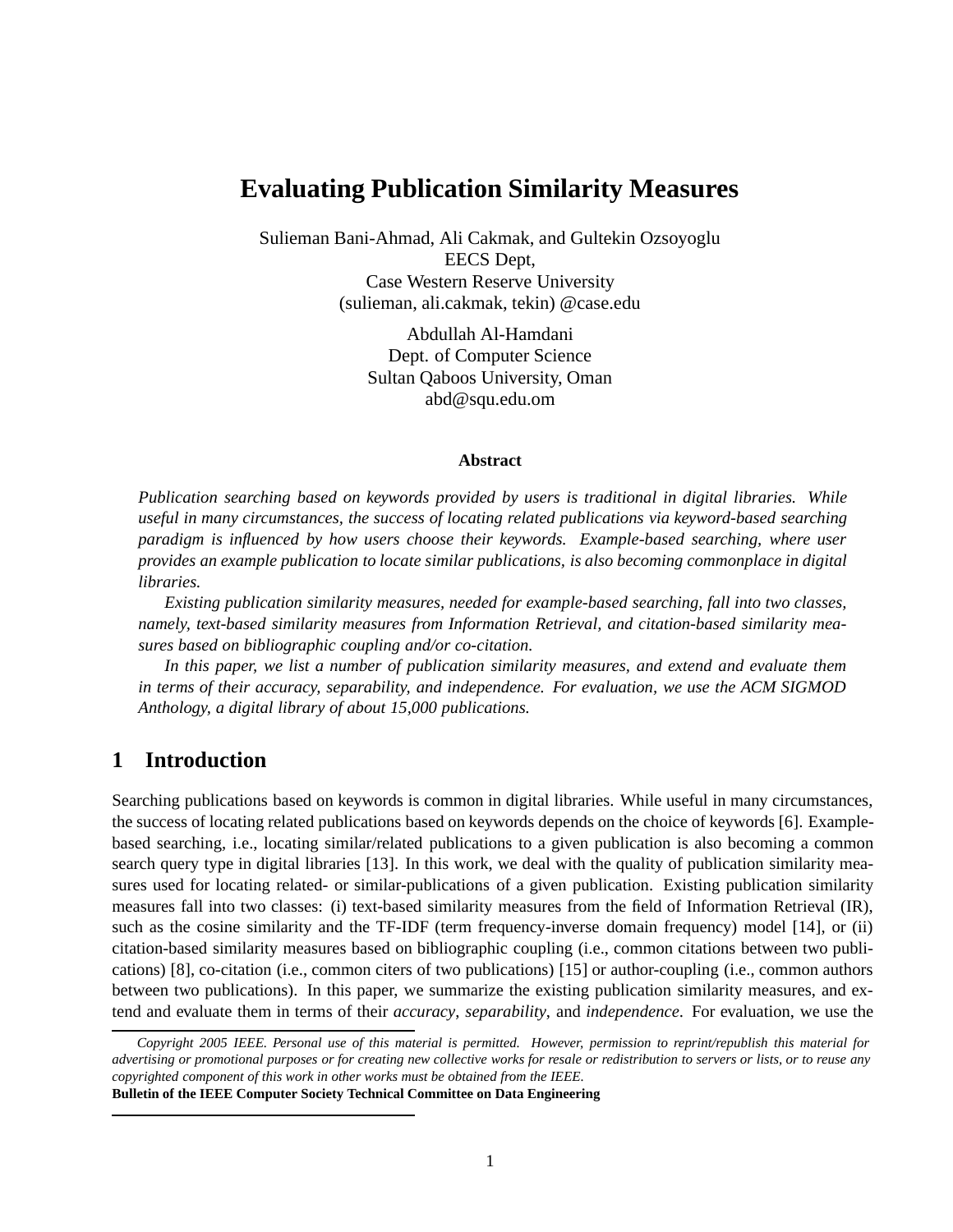ACM SIGMOD Anthology [1], referred to as *AnthP* here, a digital library of about 15,000 publications in data management.

Text-based similarity measures are based on information retrieval methodologies [14, 5]. As an example, using the vector space model of IR and the TF-IDF weighting scheme [14], the similarity between two publications may be measured by using Cosine, Jaccard, Dice or other document measures [10].

CiteSeer [2] is a literature search system for searching (presently) about 730,000 computer science and bioinformatics publications, and uses three document similarity measures, namely, word vectors, LikeIt string distance, and the Common Citation Inverse Document Frequency [7]. Google Scholar, Google scholarly literature search engine [3], does not provide publication similarity functions which are needed to answer example-based queries where the user provides an example publication and asks for similar publications.

By evaluating "multiple levels" of paper similarities based on bibliographic-coupling, co-citation and authorcoupling, we make the following observations:

(a) Similarity value distribution curves are similar within the same group of similarity measures, i.e., bibliographiccoupling-based, co-citation-based, and author-coupling-based measures,

(b) Citation-based and author-coupling-based similarity measures are more separable than bibliographic-couplingbased measures,

(c) Citation-based and author-coupling-based similarity measures are all highly correlated. This phenomena is due to the citation and coauthorship behavior in the literature [11].

(d) Text-based similarity measures show low overlapping with citation-based and with author-coupling-based measures. Therefore, providing two sets of similarity scores, one text-based and another based on citation and/or author-coupling may prove to be a useful practice.

This paper is organized as follows. In section 2, we list and extend a number of publication similarity measures. In section 3, we evaluate the proposed similarity measures. Section 4 concludes.

### **2 Similarity Measures between Two Publications**

#### **2.1 Text-Based Similarities**

The vector space model of text documents is used to evaluate title, abstract, index terms, and body similarities between two papers [14]. Consider a vocabulary *T* of atomic terms *t* that appear in each document. A document is represented as a vector of real numbers  $v \in R^{|T|}$ , where each element corresponds to a term. Let  $v_t$  denote an element of *v* that corresponds to the term *t*,  $t \in T$ . The value of  $v_t$  is related to the importance of *t* in the document represented by *v*. Using the Term Frequency-Inverse Document Frequency (TF-IDF) weighting scheme [14],  $v_t$  is defined as

$$
v_t = log(TF_{v,t} + 1) * log(IDF_t)
$$

where  $TF_{v,t}$  is the number of times that term *t* occurs in the document represented by *v*,  $IDF_t = N/n_t$ , *N* is the total number of documents in the database, and *n<sup>t</sup>* is the total number of documents in the database that contain the term *t*.

The cosine similarity between two documents with vectors v and w is computed as

$$
cosine(v, w) = \left(\sum_{i=1}^{|T|} f(v_i) . f(w_i)\right) / \left(\sum_{i=1}^{|T|} f(v_i)^2 . \sum_{i=1}^{|T|} f(w_i)^2\right)
$$

where f() is a damping function, which is either the square-root or the logarithm function. Other similarity functions include Dice and Jaccard measures [10] where both change the normalization factor in the denominator to account for different characteristics of the data. As a preprocessing step, one needs to first remove the stopwords from the terms of a document, and then use the Porter's algorithm [12] to stem the terms.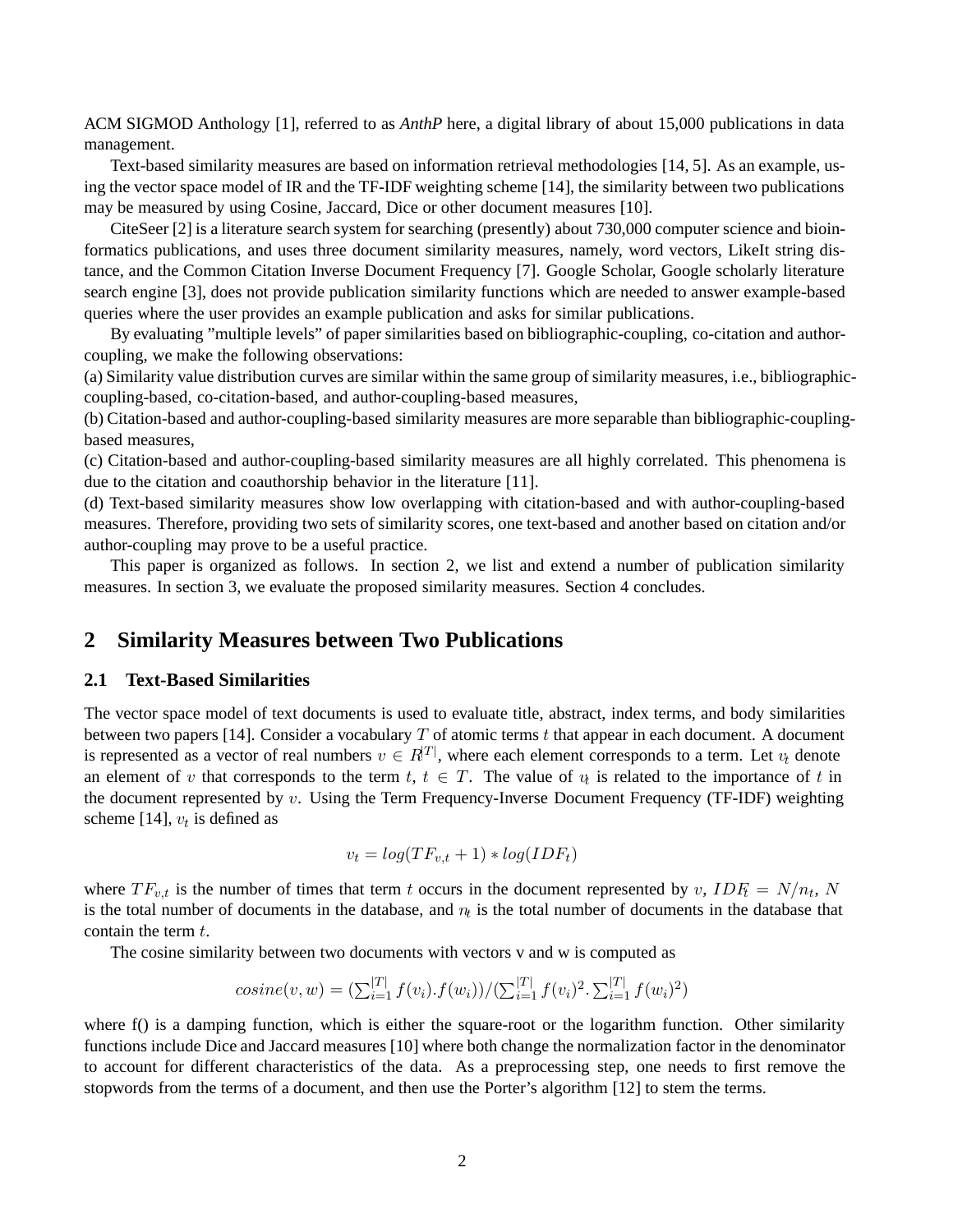#### **2.2 Citation-Based Similarities**

The citation-based similarity between two publications can be computed using (a) bibliographic coupling: common citations between the two publications [8], and (b) co-citation: common citers to the two publications [15]. One can then define citation-based similarity between two publications as a weighted sum of the two. In this section, we discuss various ways of computing bibliographic coupling and co-citation.

#### **2.2.1 Bibliographic Coupling with Reachability Analysis**

The bibliographic coupling-based similarity between papers  $P_Q$  and  $P_X$ ,  $Sim_{bib}(P_Q, P_X)$ , can be defined as

 $Sim_{bib1}(P_Q, P_X) = (common citations count between P_Q and P_X)/\text{MaxB}.$ 

where MaxB is the maximum number of common citations between any two publications in *AnthP*. One problem with this definition is that it assumes that each common citation contributes to the reference similarity equally, and ignores the effects of publications that are cornerstone works leading to significant research in the field. A cornerstone publication is cited by all the publications that discuss an issue related to the field, and its citation by two publications carries a lesser significance. Hence it is quite possible for two publications about two unrelated topics to cite the same cornerstone publication.

To reduce the effect of common citations to cornerstone works, we define a new bibliographic coupling measure where each common citation contributes at a different level depending on the extent to which it is "influential". Assume that we assign importance scores to publications using the well-known PageRank algorithm [4]. PageRank scores are computed recursively using the formula  $P_{i+1} = (1 - d)M^T P_i + E$  where  $P_{i+1}$  and *P<sup>i</sup>* are the current and next iteration PageRank vectors respectively, citation matrix *C* is the adjacency matrix of a graph with papers representing nodes, and citation relationships between papers representing edges, *M* is a matrix derived from *C* by normalizing all row-sums in *C* to 1, and, *d* is the "future citation probability" defined as follows. Given (a) an author A writing a new paper and citing paper  $u$  which in turn cites paper  $v$ , and (b) *w*, a randomly selected paper in *AnthP*, the parameter *d*, which we choose to be low, represents the probability that *A* will cite *w*, and  $(1 - d)$  is the probability that *A* will cite *v*. *C* is of size  $N \times N$ , where *N* is the total number of papers in the system. To guarantee that the PageRank algorithm converges, a hidden link, represented by the user-defined parameter *E*, is assumed to exist between each pair of graph nodes. A choice for *E* is simply  $E_1 = d$ . Another choice, used in [4], is  $E_2 = d/N[1_N]$ .  $P_i$  where  $1_N$  is a vector of *N* ones. A highly important publication is cited by a large set of publications, and therefore, cannot provide an informative measure. On the other hand, if two publications cite a publication with a relatively low importance score, this citation information provides more clues toward the similarity of the two publications. Therefore, we assign weights to common citations, which are inversely proportional to their (importance) scores as follows.

$$
Sim_{bib2-L1}(P_Q, P_X) = \sum_{P_i \in S_{QX}} (1 - P_{Score}(P_i)) / MaxW
$$

where  $S_{QX}$  is the set of common citations between  $P_Q$  and  $P_X$ ,  $P_{Score}(P_i)$  is the PageRank-based score of paper  $P_i$ . MaxW is the maximum  $\sum_{P_i \in S_{QX}} (1 - P_{Score}(P_i))$  for any two publications in *AnthP*.

Another extension to bibliographic coupling similarity is to incorporate the notion of citations iteratively, which we refer to as *reachability analysis*. The formula of *Simbib*2−*L*<sup>1</sup> can be considered as the *f irstlevel* (level-1) evaluation of a given citation information. We can also make use of *second* − *level* and *third* − *level* citation information. Due to efficiency considerations, next we consider only the most basic reachability analysis cases. Normally if a publication is cited by only one of the publications (i.e., either  $P_Q$  or  $P_X$ , but not both) then this publication is not considered in *Simbib*2−*L*1. Nevertheless, by following the citation information one more level, we may obtain additional information. For instance, assume that publication *P<sup>i</sup>* is cited by *PQ*, but not cited by  $P_X$ . It is possible that, at one level below,  $P_i$  may be cited by one of the publications, say  $P_i$ , which is in turn cited by  $P_X$ , as illustrated in Figure 1(a).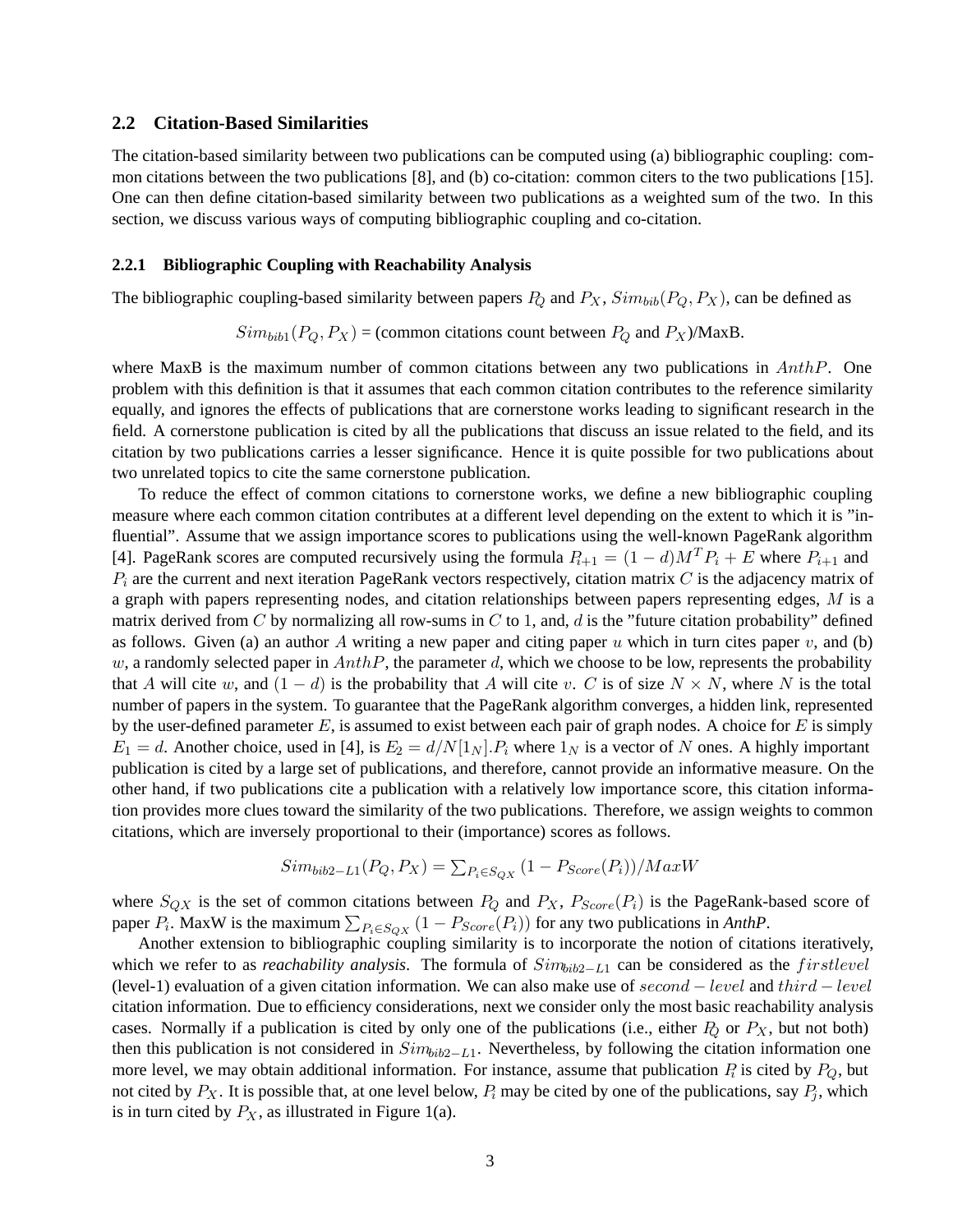Note that second-level common citations can be used to strengthen common citation information of publications  $P_Q$  and  $P_X$ . Assume that  $P_i$  is cited by both  $P_Q$  and  $P_X$ . This common citation may lead to more similarity clues such that  $P_i$  might cite a publication  $P_k$  which is cited by  $P_Q$ ,  $P_X$  or both, as illustrated in Figure 1(b). Finally, third level common citations can be considered as common citations for publications *P<sup>Q</sup>* and *P<sup>X</sup>* which is illustrated in Figure 1(c).



Figure 1: Illustration of citation networks (a) one level (b) two levels (c) three levels

We do not consider higher levels of co-citation information since, at each new level, publications get more diverse in terms of their contents, and their citations become less significant.

#### **2.2.2 Co-citation Similarity with Reachability Analysis**

As in multi-level bibliographic coupling, we can apply the same one, two, or three-level co-citation similarity in a similar manner. Different co-citation cases are illustrated in Figure 2, and the corresponding co-citation definitions are given next. One-level co-citation similarity between papers *P<sup>Q</sup>* and *P<sup>X</sup>* is defined as



Figure 2: Illustration of three levels of co-citation similarity.

$$
Sim_{co-cit1} = |C_Q \cup C_X| / MaxN
$$

where  $C_Q$ ,  $C_X$  are the set of publications each of which cites  $P_Q$  and  $P_X$ , respectively and  $MaxN$  is the maximum number of common citers between any pair of publications in the *AnthP*. Once again, assume that we use a paper scoring algorithm, such as PageRank, to assign importance scores to publications. Then, if a publication citing *P<sup>Q</sup>* or *P<sup>X</sup>* is a hub (e.g., a survey paper) [9], then it will refer to many publications. To reduce the effects of hubs, we use

$$
Sim_{co-cit2-L1} = \sum_{P_i \in S_{QX}} (1 - P_{Score}(P_i)) / MaxC
$$

where  $S_{QX}$  is the set of publications that co-cite  $P_Q$  and  $P_X$ ,  $P_{Score}(Pi)$  is the importance score of co-citer  $P_i$ , MaxC is the maximum  $\sum_{P_i \in SQX} (1 - P_{Score}(P_i))$  value of any pair of publications in *AnthP*.

If publications *P<sup>Q</sup>* and *P<sup>X</sup>* are cited together by more than one publication, then we can weigh the contribution of each citing publication by its "hub score" of HITS [9]. Here we use the hub score of the citing publication because this relationship represents an outgoing link from the citing publication to *P<sup>Q</sup>* and *P<sup>X</sup>* . For outgoing links, in Kleinberg's model [9], the hub score of the entity determines the strength of the outgoing link. Therefore if the citing publication is a good hub with a relatively high hub score then it contributes more than other citing publications rather than each citing publication contributing equally. Thus, we have yet another co-citation-based function: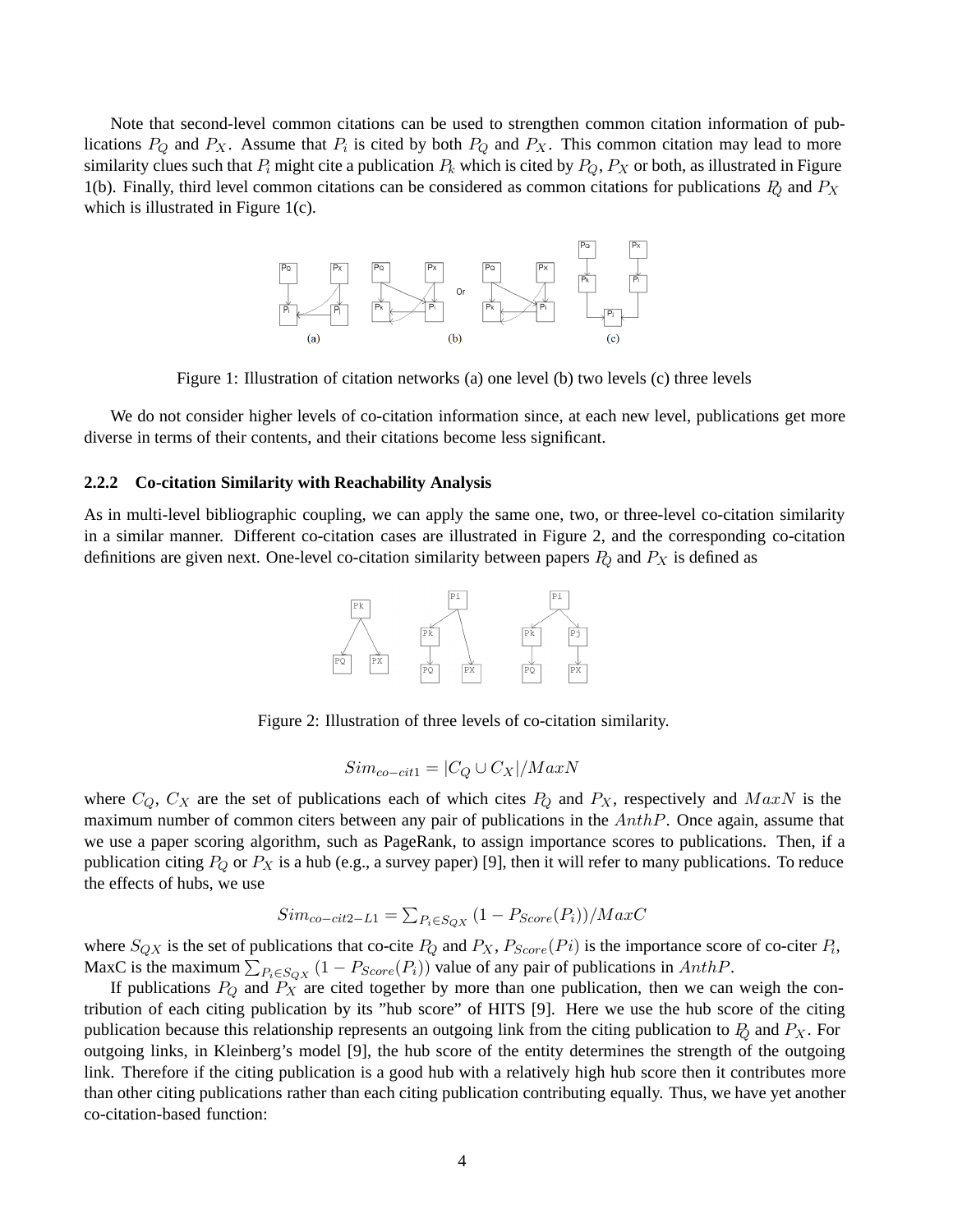$$
Sim_{co-cit-Hub} = (\sum_{P_i \in S_{QX}} (1 - P_{HubScore}(P_i)))/MaxCh
$$

where  $P_{HubScore}(P_i)$  is the hub score of publication  $P_i$ , and  $MaxCh$  is the maximum  $\sum_{P_i \in S_{QX}} (1 - P_{HubScore}(P_i))$  value between any pair of publications in *AnthP*.

#### **2.3 Author-Coupling-Based Similarities**

We compute the *author similarity* between two publications directly via the number of common authors between the two publications (referred to as the Level-0-author overlap *SimAOC*−*L*0) or indirectly via co-authorship in other publications, e.g., two different authors, each of different publications *P<sup>Q</sup>* and *PX*, are co-authors in a third publication *P<sup>W</sup>* (referred to here as the Level-1-author-overlap *SimAOC*−*L*1). We then use the following formula to compute the author similarity between publications  $P_Q$  and  $P_X$ :

 $Sim_{Author}(P_Q, P_X) = W_{L0} * Sim_{AOC - L0}(P_Q, P_X) + (1 - W_{L0}) * Sim_{AOC - L1}(P_Q, P_X)$ where  $0 \leq W_{L0} \leq 1$  and

 $Sim_{AOC - L0}(P_Q, P_X) = |A_Q ∪ A_X| / MaxA0$  $Sim_{AOC-L1}(P_Q, P_X) = (1/Max A1) \sum_{(i \in A_Q) \land (j \in A_X)} |(S_i - \{P_Q\}) \cup (S_j - \{P_X\})|$ 

where  $A_Q$  and  $A_X$  are the sets of authors of  $P_Q$  and  $P_X$ , respectively.  $S_i$  and  $S_j$  each is the set of papers written by authors *i* and *j*, respectively, where  $i \in A_Q$  and  $j \in A_X$ . *MaxA*0 and *MaxA*1 are the maximum numbers of level 0 (*L*0) and level 1 (*L*1) co-author overlaps, respectively, of any two publications in *AnthP*.

Next we assume that we have importance scores computed for authors. As an example, we may compute an author importance score as the average of importance scores assigned to the author's perhaps top-k publications. Then, as another variant, we can also consider using a different mechanism so that each shared author contributes to the similarity of publications in different proportions, depending on his/her author importance scores. This is based on the assumption that the works of important authors share a common thread. As an example, we produce a higher similarity score for two publications which share one author with a high importance score in comparison with two publications which share one author with a low ranking. On the other hand, in practice, with some exceptions, well-known authors are usually the ones who publish many high quality publications. Moreover, due to their prolificacy, it is not uncommon for these authors to publish on relatively different topics. Therefore we use a weighing mechanism which leads to author weights that are inversely proportional to their importance scores. In this way, the information that two publications share a less important author implies more towards the similarity of the publications in comparison to the case that these publications share an author with a higher importance score. Thus, we define the Level-0 and level-1 author-overlap involving author weighting *SimAOW*−*L*<sup>0</sup> and *SimAOW*−*L*<sup>1</sup> as follows

$$
Sim_{AOW - L0}(P_Q, P_X) = \sum_{a_i \in A_{QX}} (1 - A_{Score}(a_i)) / MaxA0
$$

$$
Sim_{AOW - L1}(P_Q, P_X) =
$$

$$
(1 / MaxA1) \sum_{(i \in A_Q) \land (j \in A_X)} (1 - A_{Score}(a_i)) (1 - A_{Score}(a_j)) | (S_i - {P_Q}) \cup (S_j - {P_X})|
$$

where  $A_Q$  and  $A_X$  are the sets of authors of publications  $P_Q$  and  $P_X$ , respectively,  $A_{QX}$  is the set of common authors between  $P_Q$  and  $P_X$ .  $MaxA0$  and  $MaxA1$  are the maximum numbers of level 0 ( $L_0$ ) and level 1 ( $L_1$ ) co-author overlaps, respectively, of any two publications in *AnthP*. In our experiments, we compute the score  $A_{Score}(a)$  of author *a* as the average score of most important K papers of *a*, where K is 5.

### **3 Empirical Evaluation of Publication Similarity Measures**

### **3.1 Experimental Setup**

For each publication in *AnthP*, we extracted titles, authors, publication venues, publication year information, and citations. The final experimental dataset included (a) 106 conferences, journals, and books, (b) 14,891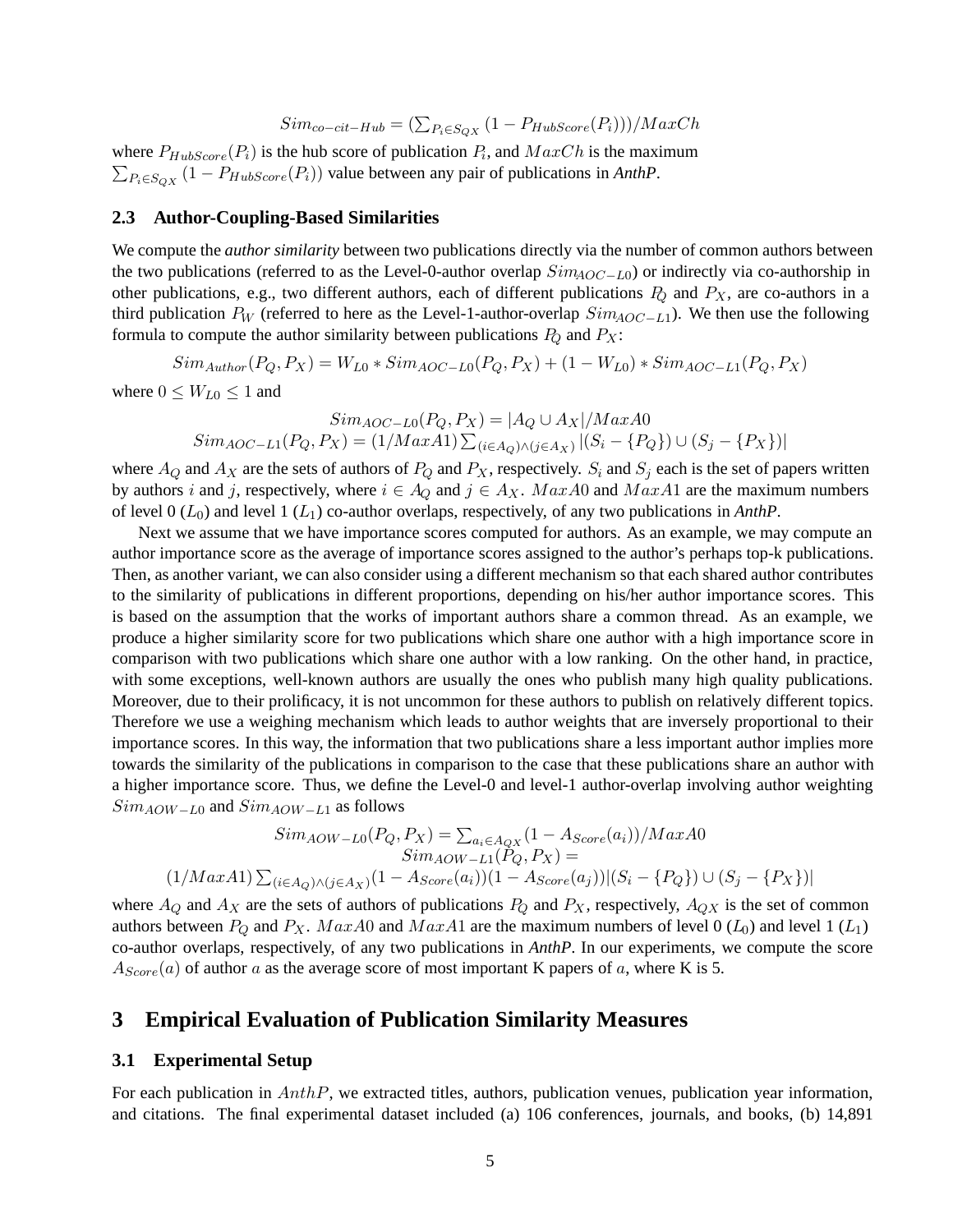

Figure 3: *AnthP* statistics

publications, and (c) 13,208 authors. *AnthP citation* refers to a citation from any publication in the *AnthP* set to a publication in the same set. *DBLP citation* refers to a citation from a publication in *AnthP* to a publication P outside of *AnthP*, but within DBLP. *External citation* of publication P is a citation from publication P to a publication outside of *AnthP* and *DBLP*.

Next we present *AnthP* statistics. The average number of citations in an *AnthP* publication is 20. The average number of *AnthP* and DBLP citations in an *AnthP* publication is 4.289. The average *AnthP* citation count per *AnthP* publication is 2.066. Thus, the average citation reduction due to DBLP citation removal is 48.2%. Figure 3(a) displays the citation count distribution of *AnthP* publications over years, Notice that the most recent publications are not cited yet, which means that their scores will be very low even though we do not know how important they are for sure. Same comments apply to the publications published before 1974; we do not have information as to which publications cite them. The publications published before 1974 and after 2000 are very few as shown in Figure 3(b). Figure 3(c) displays the distribution of *AnthP* citation counts for the publications in *AnthP*. Figure 3(d) shows top ten venues in term of citation counts. We think that all ten venues are known to be among the best in the computer science community.

In section 3.2, we compare publication similarity measures in terms of *separability*, *independence* and *accuracy*. *Separability* refers to having similarity scores that distribute to a large range reasonably well. To compare similarity measures in terms of *separability*, we use similarity score distribution plots. *Independence* refers to similarity measures that are not (highly) correlated. We evaluate *independence* using pairwise Top-K overlapping ratios. We define the Top-K Overlapping ratio between two measures  $m_1$  and  $m_2$  as:

$$
TKO(m_1, m_2) = Average_{(\forall p \in \text{AnthP})}[SS_1(p) \cap SS_2(p)]/min(|SS_1(p)|, |SS_1(p)|)
$$

where  $SS_1(p)$  and  $SS_2(p)$  are the sets of *K* most-similar publications to publication *p* based on m1 and m2, respectively. For our experiments, we used  $K=50$ . We do not consider publications with zero similarity in the set of similar publications. *Accuracy* refers to how accurate a similarity measure is. For *accuracy*, we compute the overlapping between text-based and citation-based similarity measures, i.e., we consider text-based measure (in this case, TF-IDF and Cosine similarity) as a benchmark to which we compare citation-based similarity measures.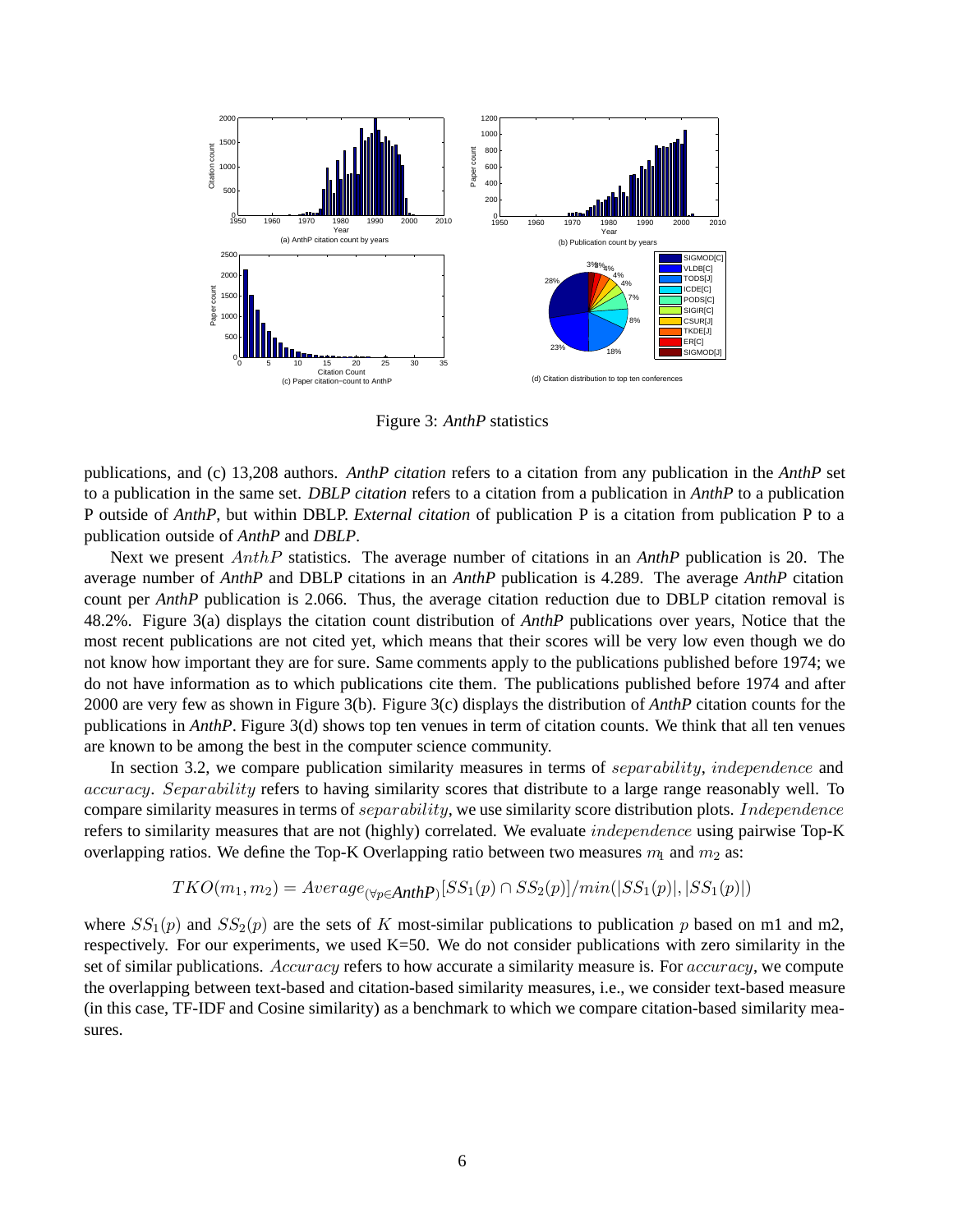### **3.2 Experimental Results**

**Observation:** (Figure 4): Paper similarity measure distribution within the same group of similarity measures are similar, where the groups are defined as bibliographic-coupling-based, co-citation-based, and author-couplingbased.

**Observation:** (Figure 4): Citation-based and author-coupling based similarity measures are more separable than bibliographic-coupling-based measures

**Observation:** Paper overlapping ratio within bibliographical coupling-based similarity measures outputs to the



Figure 4: (a) Bibliographic-coupling-based, (b) citation-based and (c) author-coupling-based paper similarity score distributions.

same query ranges from 0.82 to .92.

The reason for the above observation is that, although a particular paper P usually deals with a limited and usually a single topic, its references cover a much wider range of research topics. This diversity increases by moving to the references of references. Thus,

**Observation:** In general, moving from a lower level to a higher level in bibliographical coupling-based measures creates more diversity, and in turn, smaller overlapping ratio.

**Observation:** Top-50 overlapping ratio between those similarity measure outputs based on bibliographical coupling and those based on co-citation ranges from 0.81 to 1.0.

The reason for the above observation is perhaps that authors usually tend to cite their own previous papers. On the other hand, most of one author's papers in general cover a small number of research interests which makes most of his/her work cite similar works. This leads to high top-50 overlapping paper ratios between the similarity measures based on bibliographical coupling and those based on co-citation.

**Observation:** Top-50 overlapping paper ratio between those similarity measures based on author-coupling overlapping and those based on co-citation ranges from 0.86 to 0.95.

**Observation:** Top-50 overlapping papers ratios between those similarity measures based on author-coupling and those based on bibliographical coupling ranges from 0.77 to 0.96.

The reason for the above observation is that, if two papers are similar based on an author-coupling measure then these papers in general are similar based on bibliographical coupling because the common authors usually have the same or at least somewhat related research interests. This makes the papers they publish commonly cite almost the same set of publications.

**Observation:** Text-based similarity measures show low overlapping with citation-based and author-couplingbased measures.

The above observation resulted from the way we retrieve top similar papers based on TF-IDF and Cosine similarity measure. That is, the papers that we find to be similar to a particular paper *p* are sorted according to their importance scores. Then we report top scored similar papers. This prevents papers that are similar, but low scored, to *p* also from appearing in the reported set. This in turn reduces the overlapping between text-based similarity measures in one side, and citation-based and author-coupling-based measures in the other side.